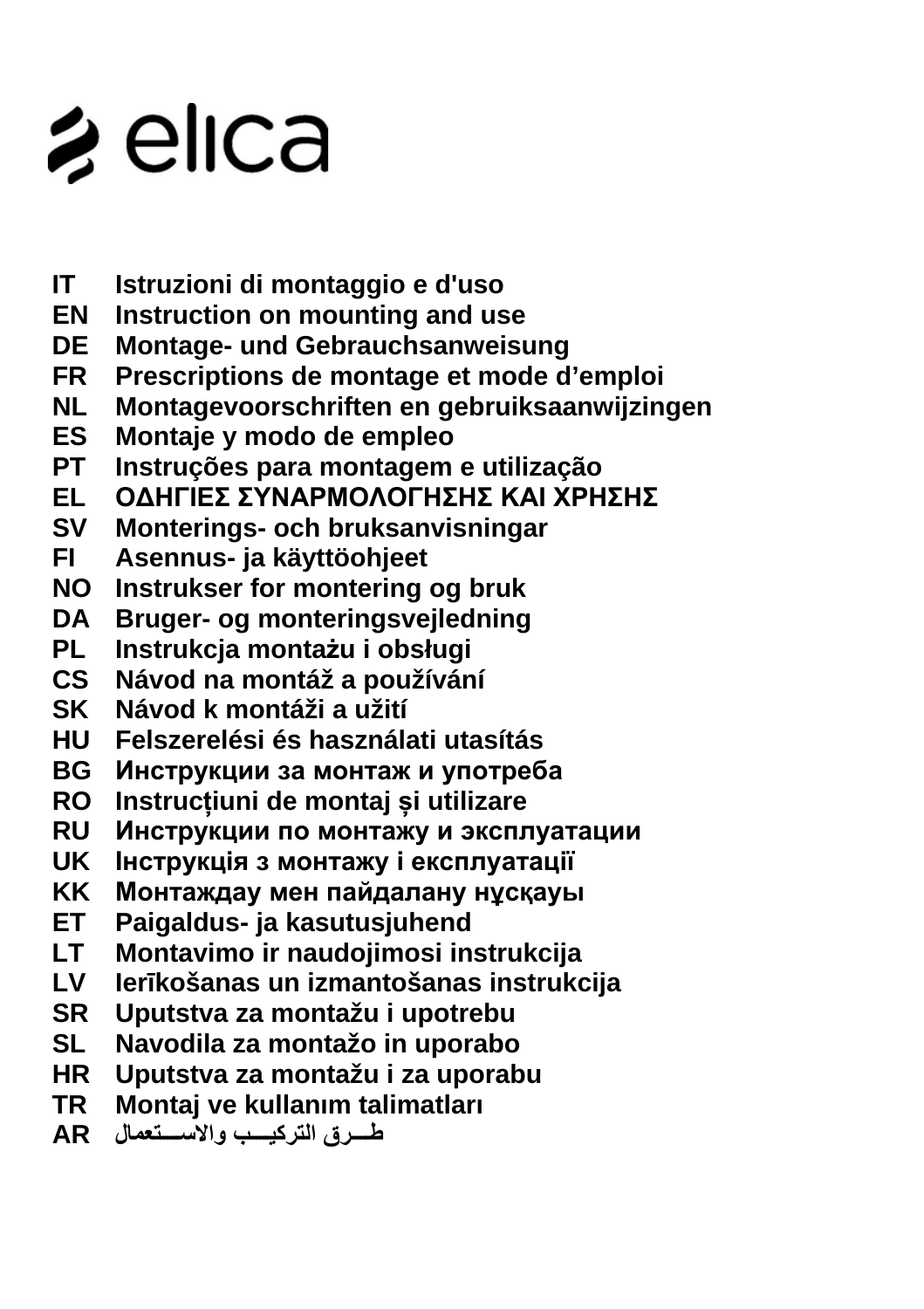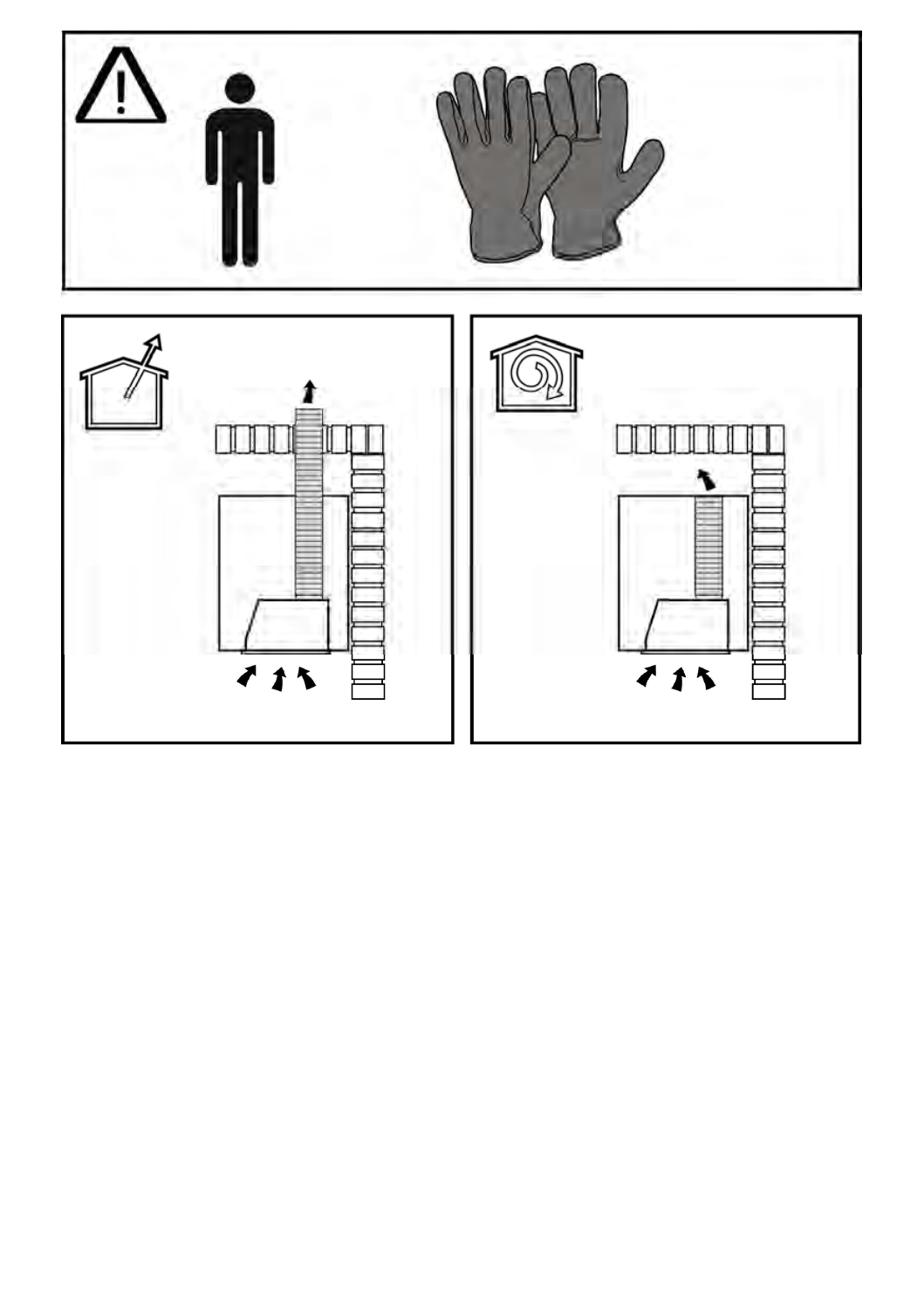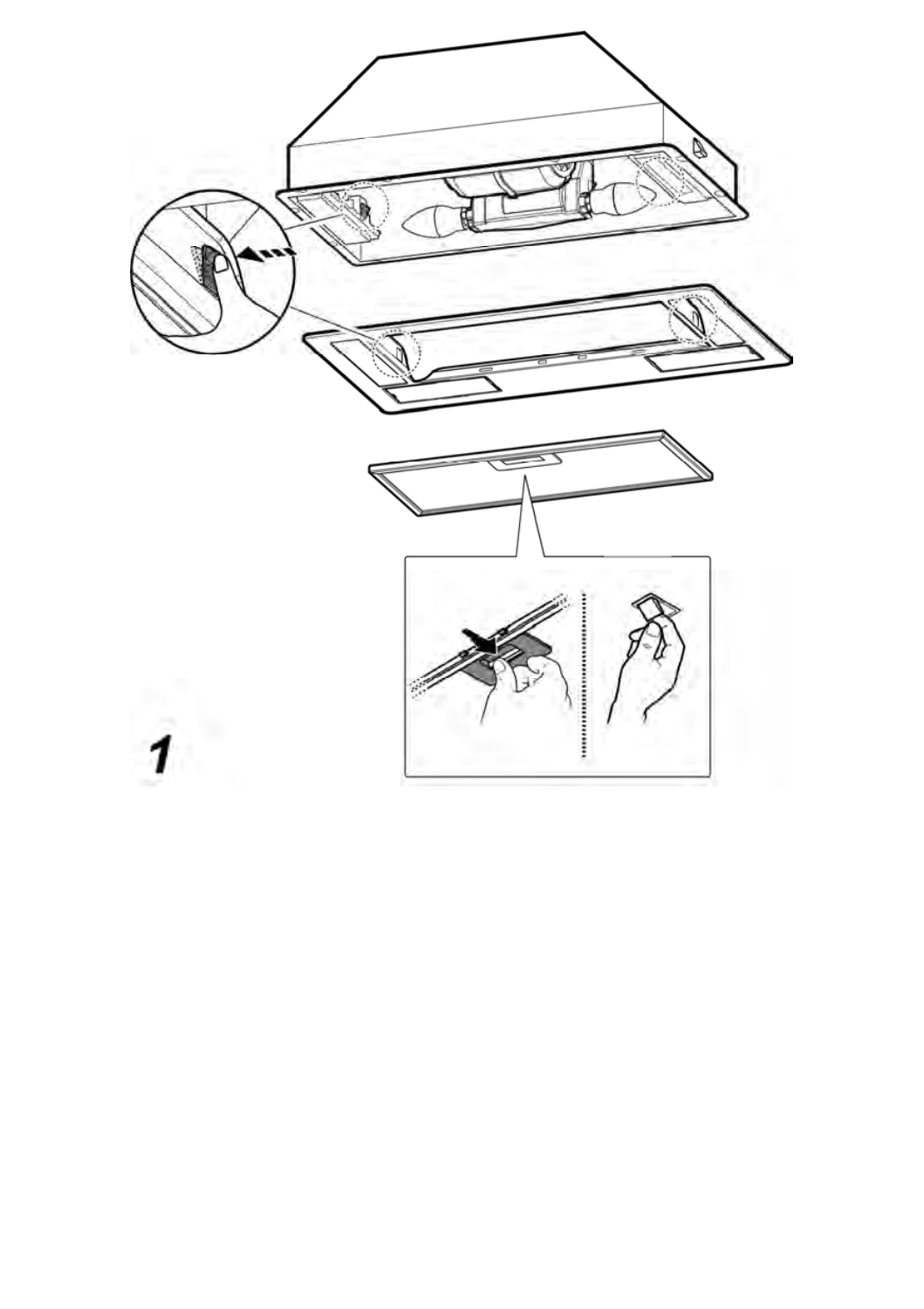

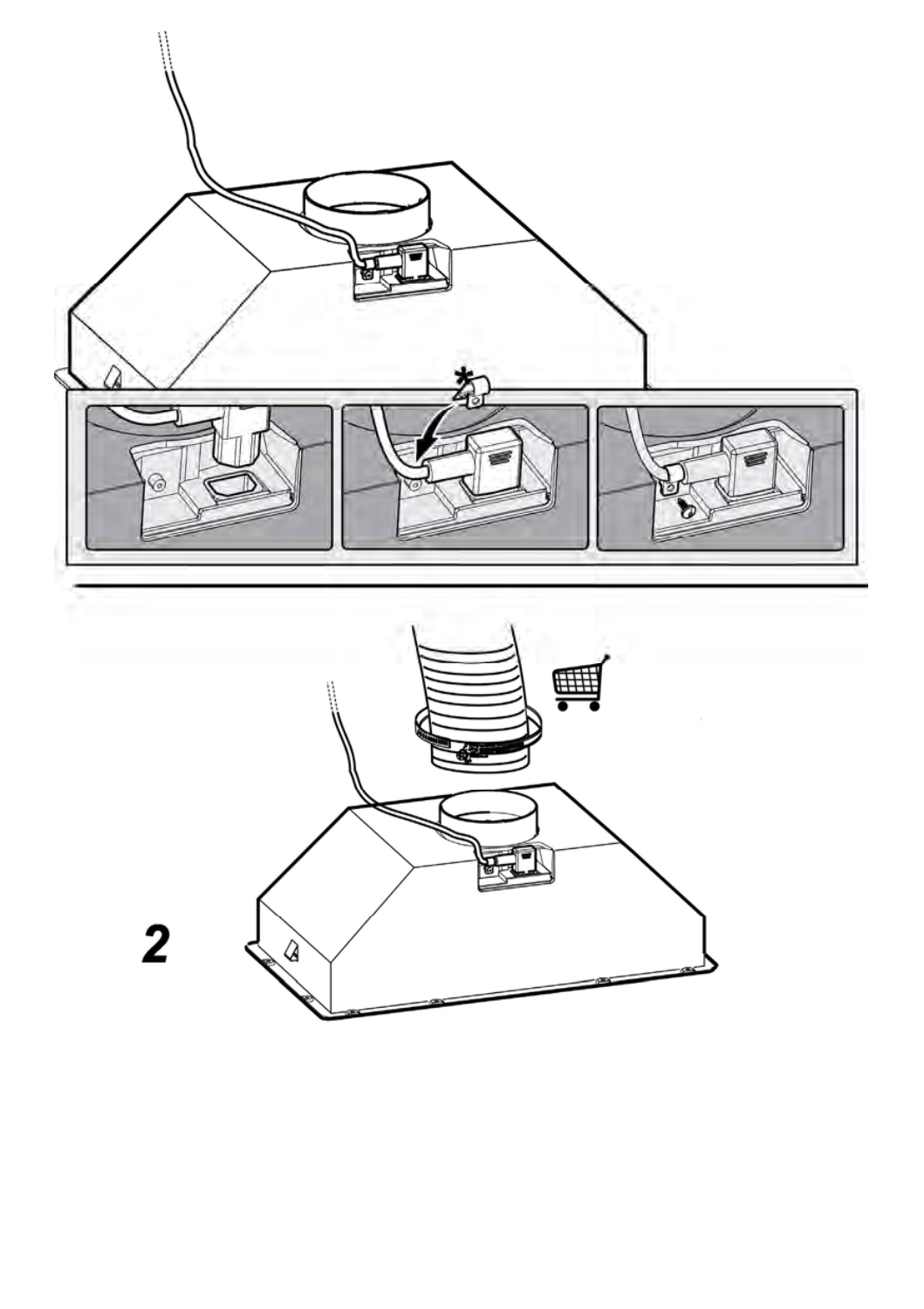

 $\boldsymbol{3}$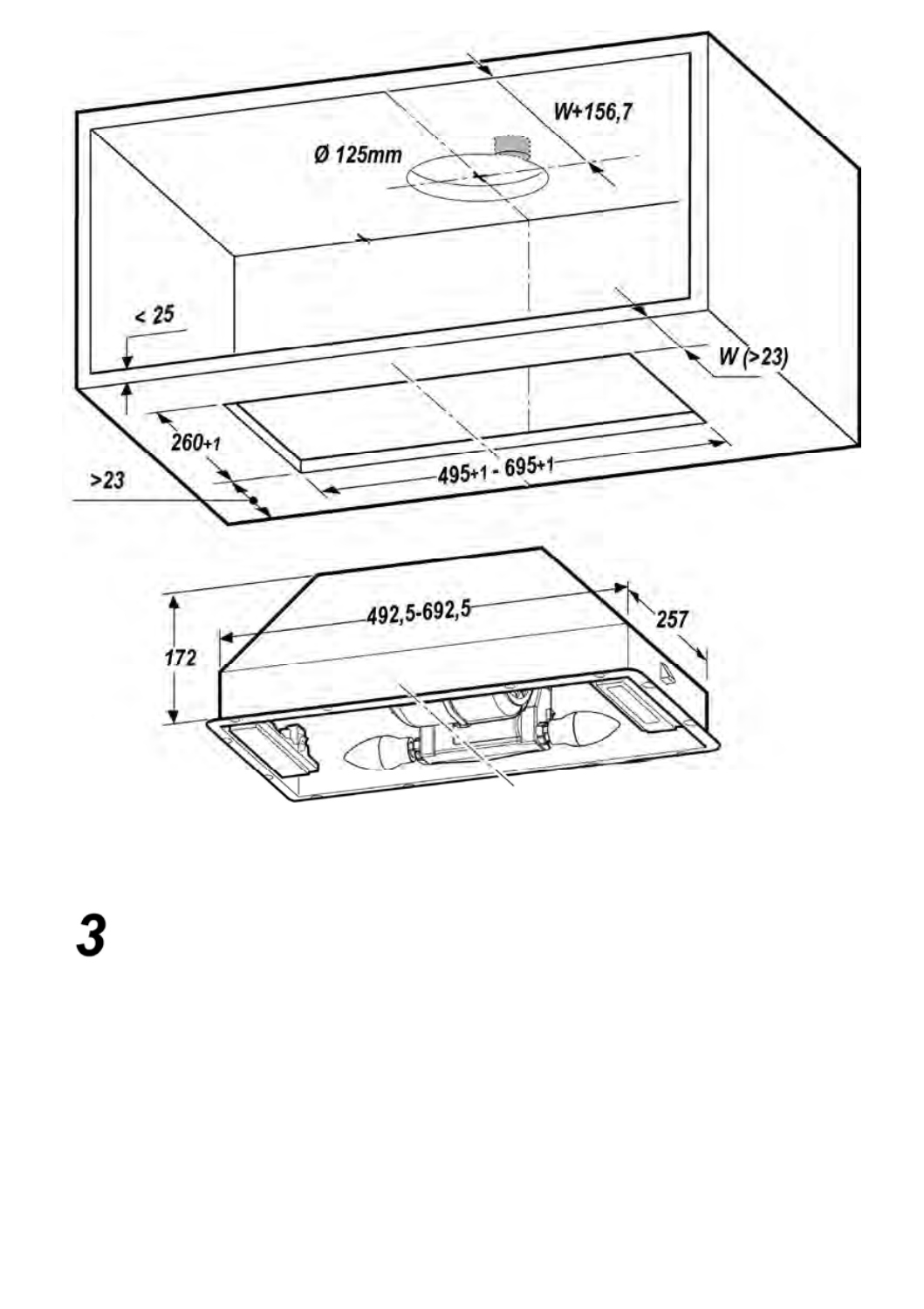







OK!

4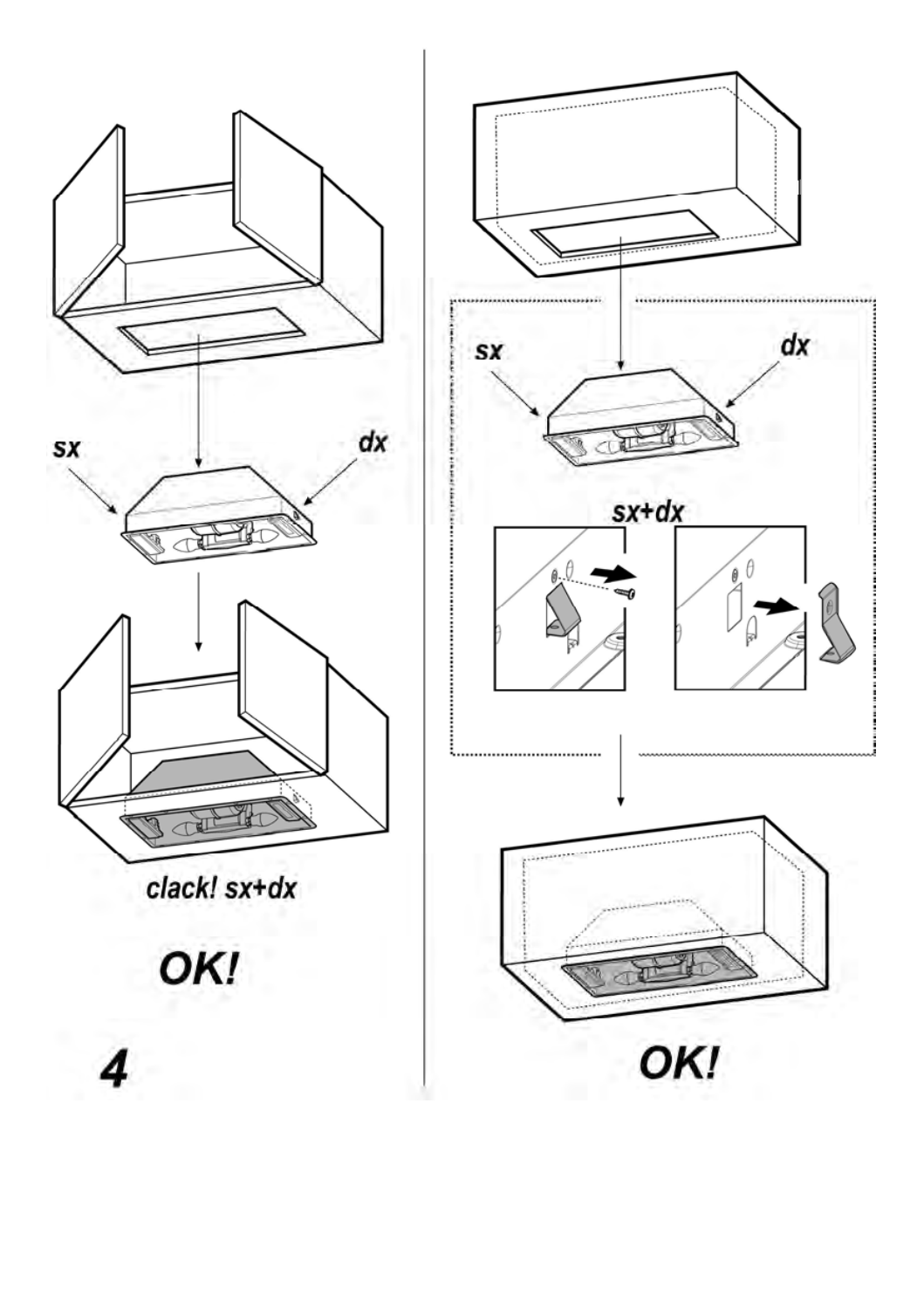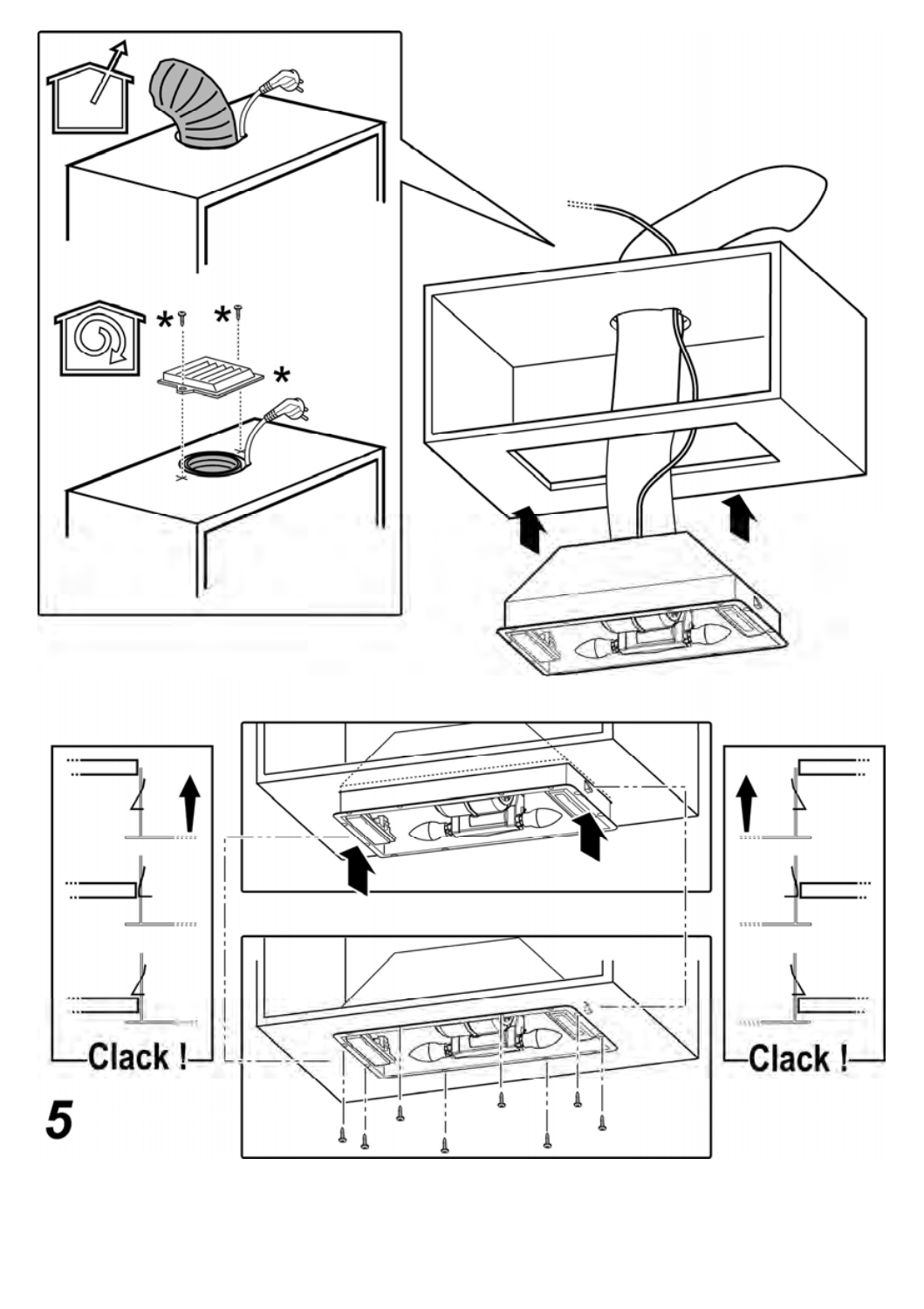

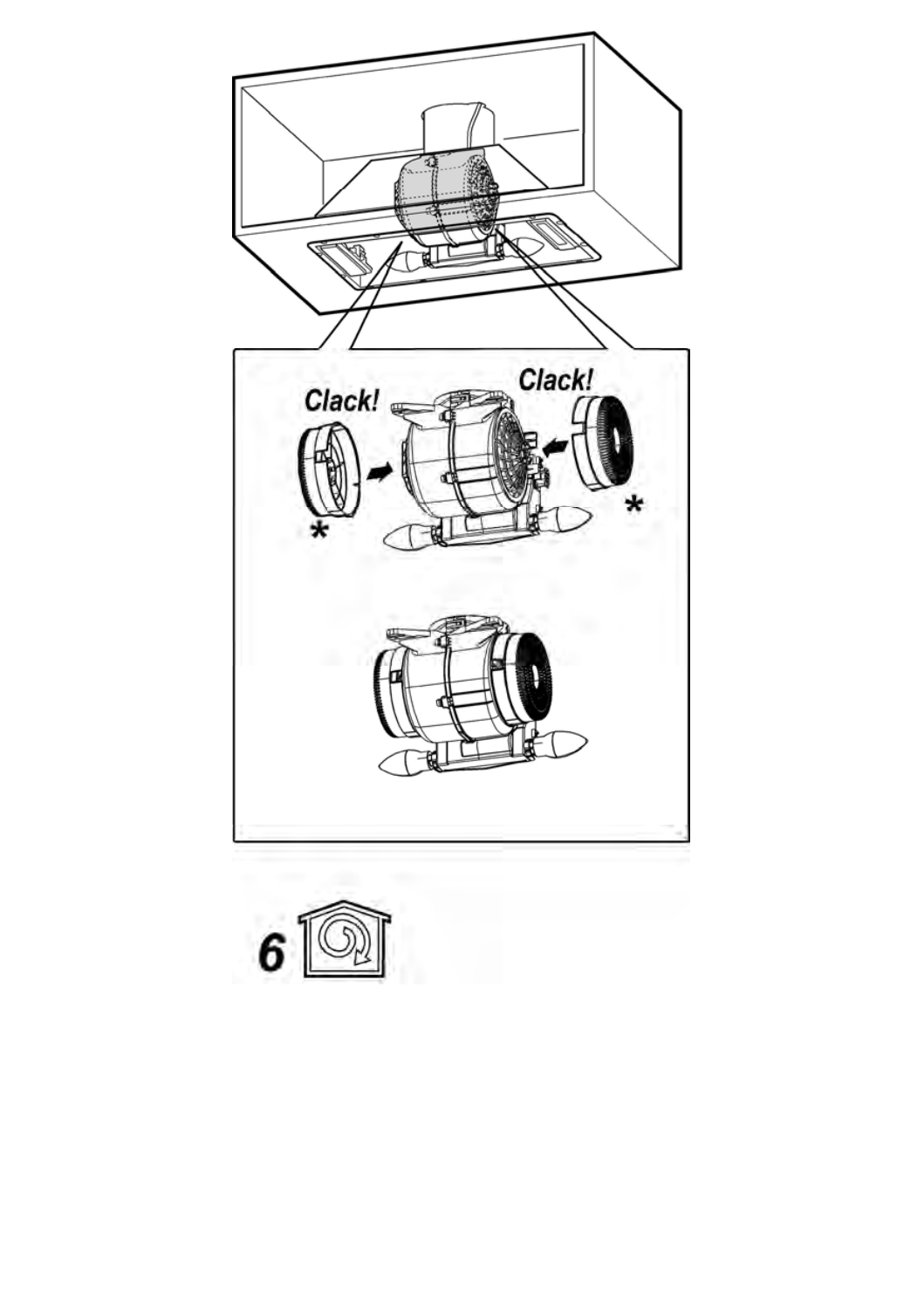

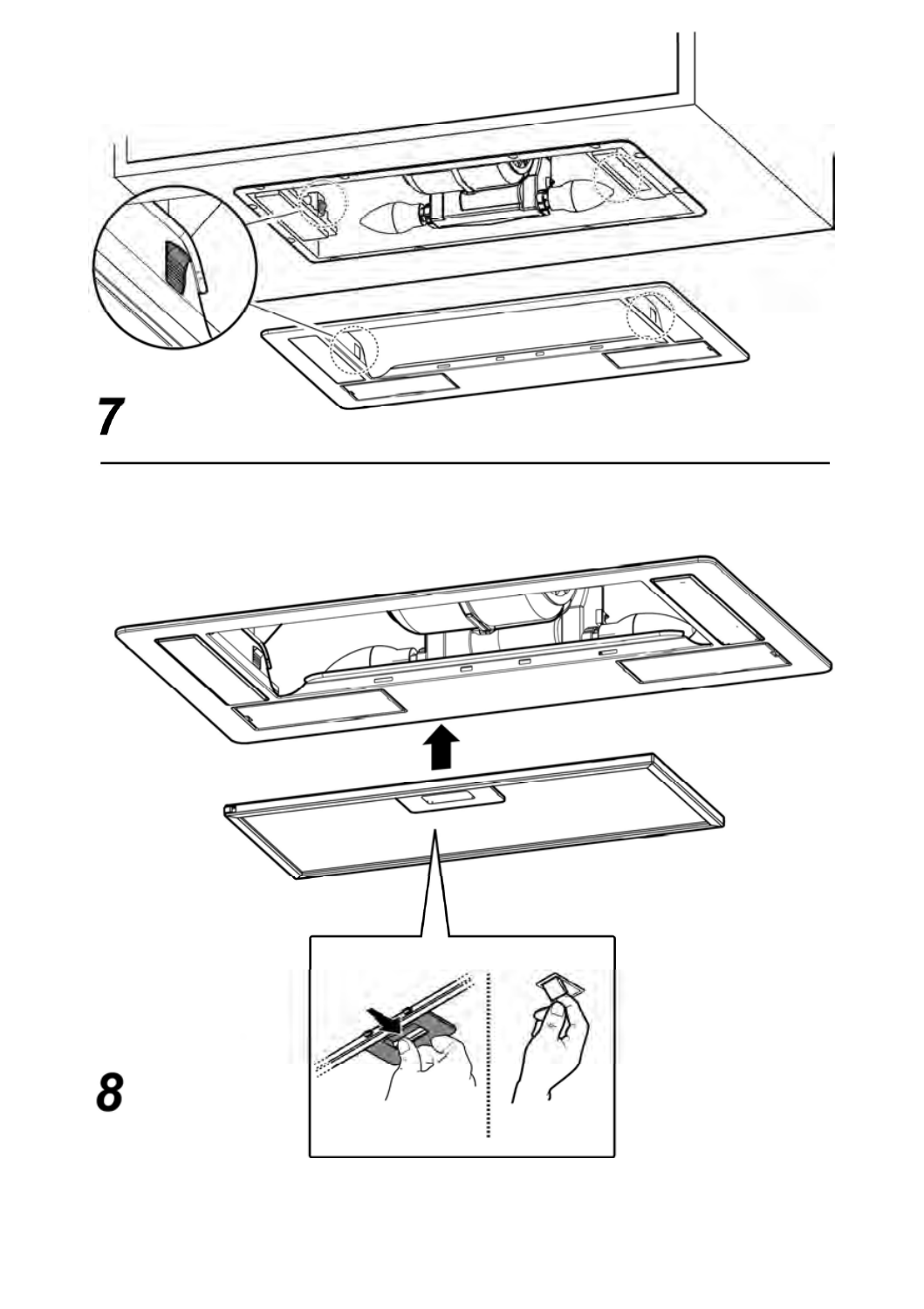#### **EN - Instruction on mounting and use**

**Closely follow the instructions set out in this manual.** All responsibility, for any eventual inconveniences, damages or fires caused by not complying with the instructions in this manual, is declined. This appliance is intended to be used in household and similar application such as: - staff kitchen areas in shop, offices and other working environments; - farm houses; - by clients in hotels, motels and other residential type environments; - bed and breakfast type environments.

**Note:** The parts marked with the symbol "(\*)" are optional accessories supplied only with some models or otherwise not supplied, but available for purchase.

## **Caution**

• Before any cleaning or maintenance operation, disconnect hood from the mains by removing the plug or disconnecting the mains electrical supply. • Always wear work gloves for all installation and maintenance operations.

• This appliance can be used by children aged from 8 years and above and persons with reduced physical, sensory or mental capabilities or lack of experience and knowledge if they have been given supervision or instruction concerning use of the appliance in a safe way and understand the hazards involved.

• Children shall not be allowed to tamper with the controls or play with the appliance.

• Cleaning and user maintenance shall not be made by children without supervision.

• The premises where the appliance is installed must be sufficiently ventilated, when the kitchen hood is used together with other gas combustion devices or other fuels.

• The hood must be regularly cleaned on both the inside and outside (AT LEAST ONCE A MONTH).

• This must be completed in accordance with the maintenance instructions provided. Failure to follow the instructions provided regarding the cleaning of the hood and filters will lead to the risk of fires.

• Do not flambé under the range hood.

• For lamp replacement use only lamp type indicated in the Maintenance/Replacing lamps section of this manual.

The use of exposed flames is detrimental to the filters and may cause a fire risk, and must therefore be avoided in all circumstances.

Any frying must be done with care in order to make sure that the oil does not overheat and ignite.

CAUTION: Accessible parts of the hood may become hot when used with cooking appliances.

• Do not connect the appliance to the mains until the installation is fully complete.

• With regards to the technical and safety measures to be adopted for fume discharging it is important to closely follow the regulations provided by the local authorities.

• The air must not be discharged into a flue that is used for exhausting fumes from appliance burning gas or other fuels.

• Do not use or leave the hood without the lamp correctly mounted due to the possible risk of electric shocks.

• Never use the hood without effectively mounted grids.

• The hood must NEVER be used as a support surface unless specifically indicated.

• Use only the fixing screws supplied with the product for installation or, if not supplied, purchase the correct screws type.

• Use the correct length for the screws which are identified in the Installation Guide.

• In case of doubt, consult an authorized service assistance center or similar qualified person.

### **WARNING!**

- Failure to install the screws or fixing device in accordance with these instructions may result in electrical hazards.
- Do not use with a programmer, timer, separate remote control system or any other device that switches on automatically.

• This appliance is marked according to the European directive 2012/19/EC on Waste Electrical and Electronic Equipment (WEEE).

• By ensuring this product is disposed of correctly, you will help prevent potential negative consequences for the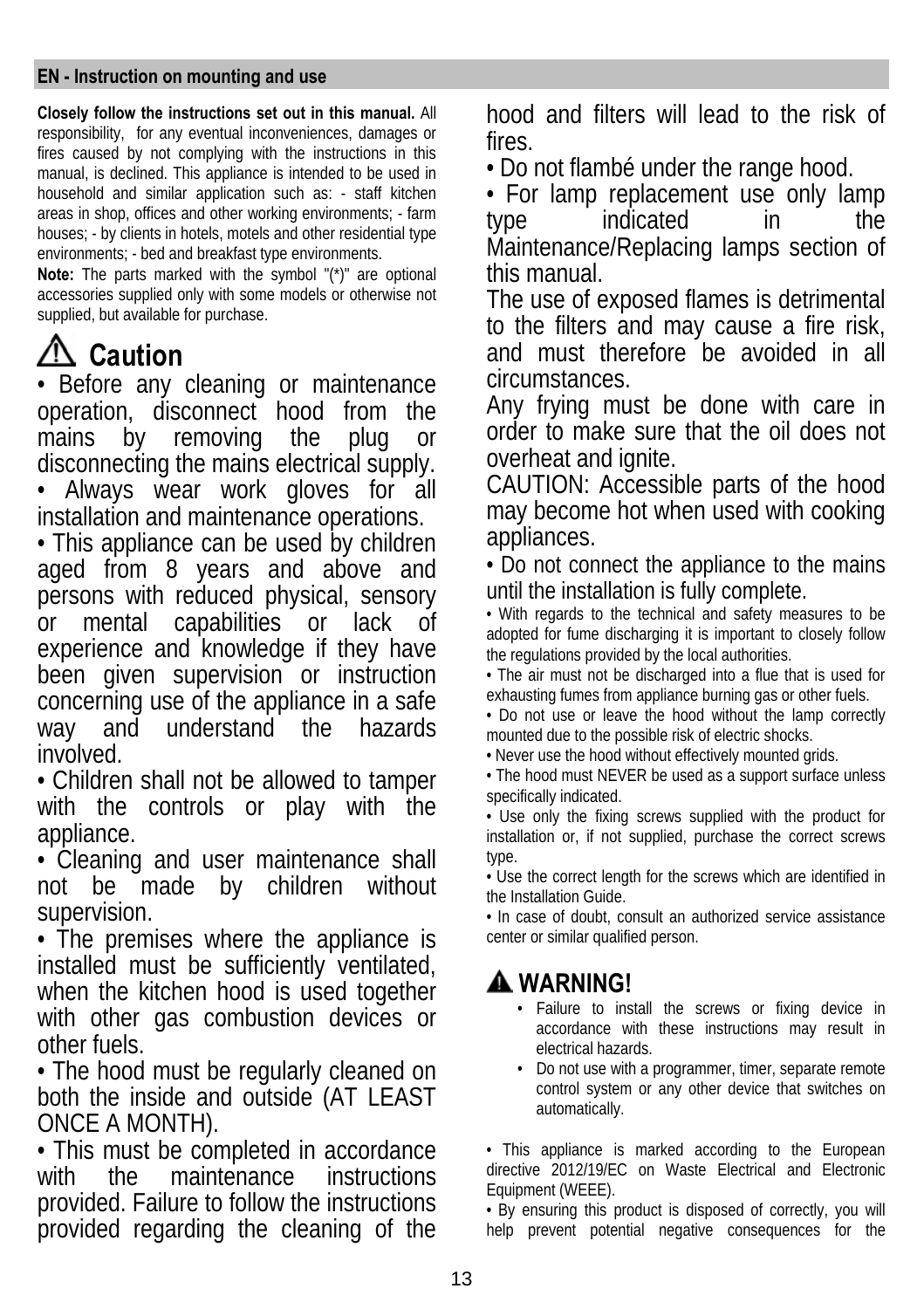environment and human health, which could otherwise be caused by inappropriate waste handling of this product.



• The symbol **seems** on the product, or on the documents accompanying the product, indicates that this appliance may not be treated as household waste. Instead it should be taken to the appropriate collection point for the recycling of electrical and electronic equipment. Disposal must be carried out in accordance with local environmental regulations for waste disposal.

• For further detailed information regarding the process, collection and recycling of this product, please contact the appropriate department of your local authorities or the local department for household waste or the shop where you purchased this product.

Appliance designed, tested and manufactured according to:

• Safety: EN/IEC 60335-1; EN/IEC 60335-2-31, EN/IEC 62233

• Performance: EN/IEC 61591; ISO 5167-1; ISO 5167-3; ISO 5168; EN/IEC 60704-1; EN/IEC 60704-2-13; EN/IEC 60704-3; ISO 3741; EN 50564; IEC 62301.

• EMC: EN 55014-1; CISPR 14-1; EN 55014-2; CISPR 14-2; EN/IEC 61000-3-2; EN/IEC 61000-3-3. Suggestions for a correct use in order to reduce the environmental impact: Switch ON the hood at minimum speed when you start cooking and kept it running for few minutes after cooking is finished. Increase the speed only in case of large amount of smoke and vapor and use boost speed(s) only in extreme situations. Replace the charcoal filter(s) when necessary to maintain a good odor reduction efficiency. Clean the grease filter(s) when necessary to maintain a good grease filter efficiency. Use the maximum diameter of the ducting system indicated in this manual to optimize efficiency and minimize noise.

#### **Use**

The hood is designed to be used either for exhausting



or filter version

#### **Installation**

The minimum distance between the supporting surface for the cooking equipment on the hob and the lowest part of the range hood must be not less than 50cm from electric cookers and 65cm from gas or mixed cookers.

If the instructions for installation for the gas hob specify a greater distance, this must be adhered to.

The mains power supply must correspond to the rating indicated on the plate situated inside the hood. If provided with a plug connect the hood to a socket in compliance with current regulations and positioned in an accessible area, after installation. If it not fitted with a plug (direct mains connection) or if the plug is not located in an accessible area, after installation, apply a double pole switch in accordance with standards which assures the complete disconnection of the mains under conditions relating to over-current category III, in accordance with installation instructions.

**A WARNING!**<br>Before re-connecting the hood circuit to the mains supply and checking the efficient function, always check that the mains cable is correctly assembled.

#### **Operation**

The hood is fitted with a control panel with aspiration speed selection control and a light switch to control cooking area lights.



 $a:$  off a: on



**a.** ON/OFF lighting

**b.** OFF motors

**c. - d. - e.** Minimum suction power (**c.**), medium (**d.**), maximum (**e.**).